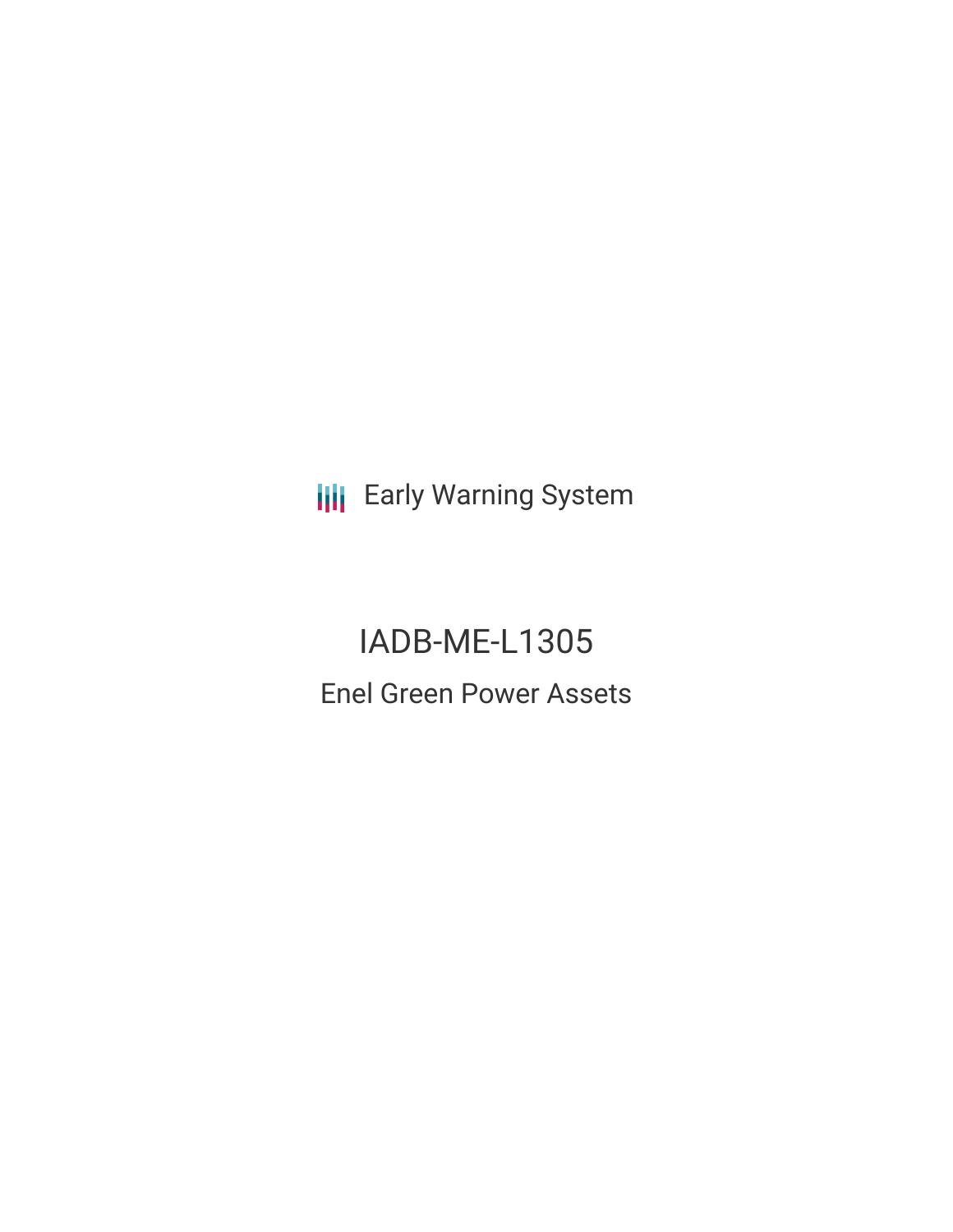# **Quick Facts**

| <b>Countries</b>               | Mexico                                 |
|--------------------------------|----------------------------------------|
| <b>Financial Institutions</b>  | Inter-American Development Bank (IADB) |
| <b>Status</b>                  | Approved                               |
| <b>Bank Risk Rating</b>        | U                                      |
| <b>Voting Date</b>             | 2020-01-28                             |
| <b>Borrower</b>                | <b>Government of Mexico</b>            |
| <b>Sectors</b>                 | Energy                                 |
| <b>Investment Type(s)</b>      | Loan                                   |
| <b>Investment Amount (USD)</b> | \$50.00 million                        |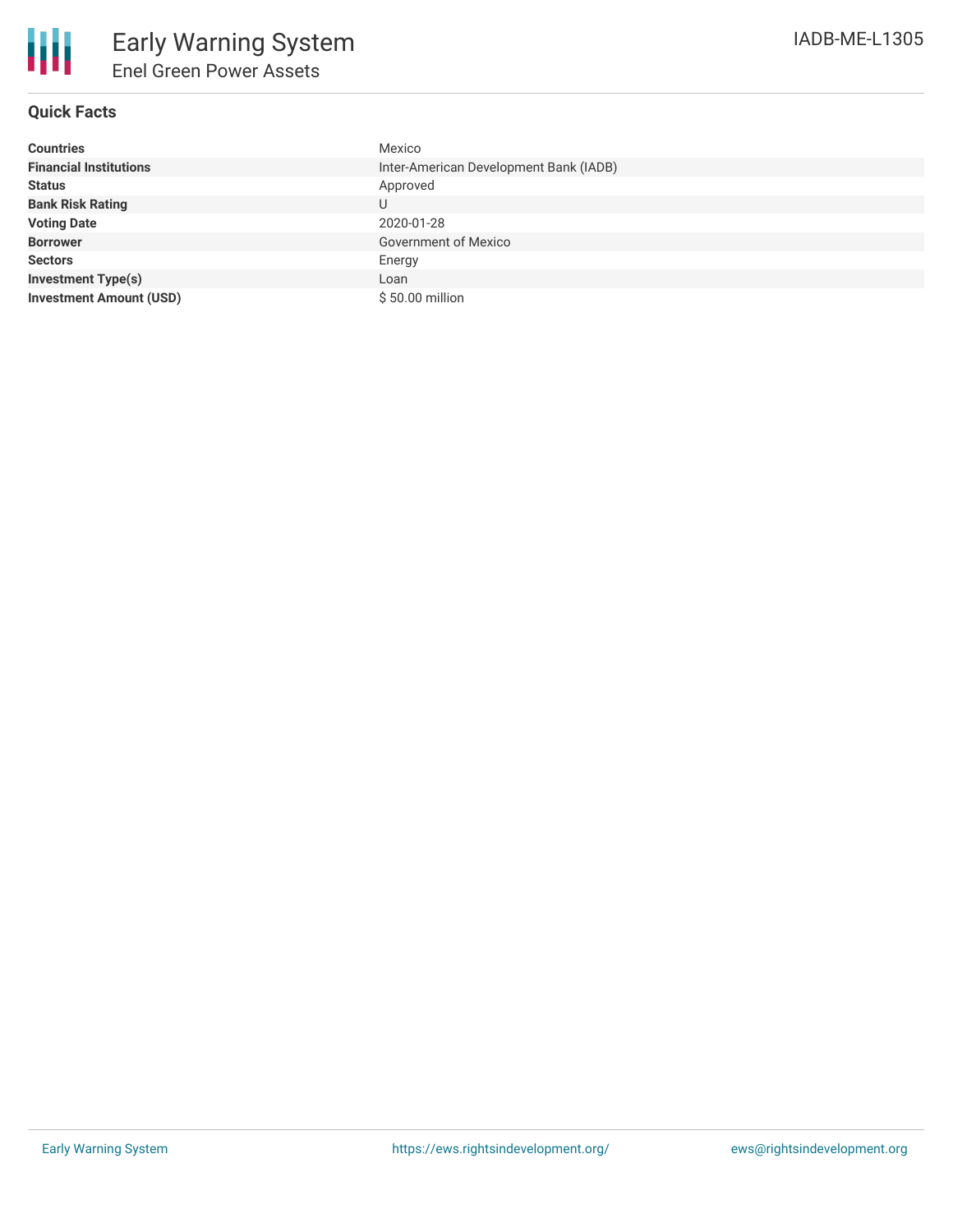

# **Project Description**

The Project is expected to achieve the following development results: (i) increased installed capacity of Non-Conventional Renewable Energy ("NCRE") and diversification of the energy matrix in Mexico with the addition of solar PV and wind power; (ii) displacing CO2 emissions from fossil fuel-powered plants; and (iii) promote solar NCRE technologies in Mexico by providing successful business case studies of the technology and the complementary benefits of solar PV and wind technologies.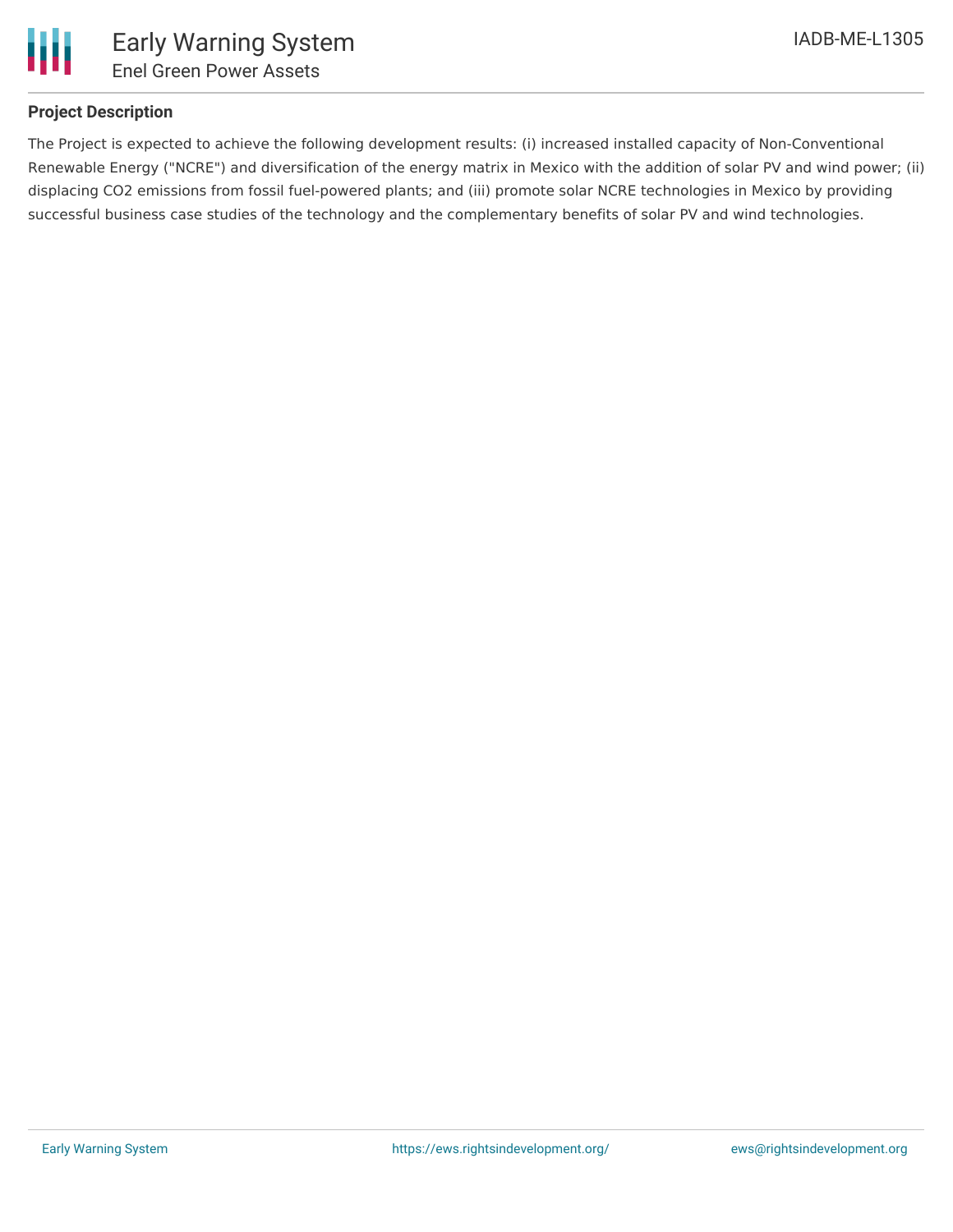### **Investment Description**

• Inter-American Development Bank (IADB)

China Co-Financing Fund for Latin America